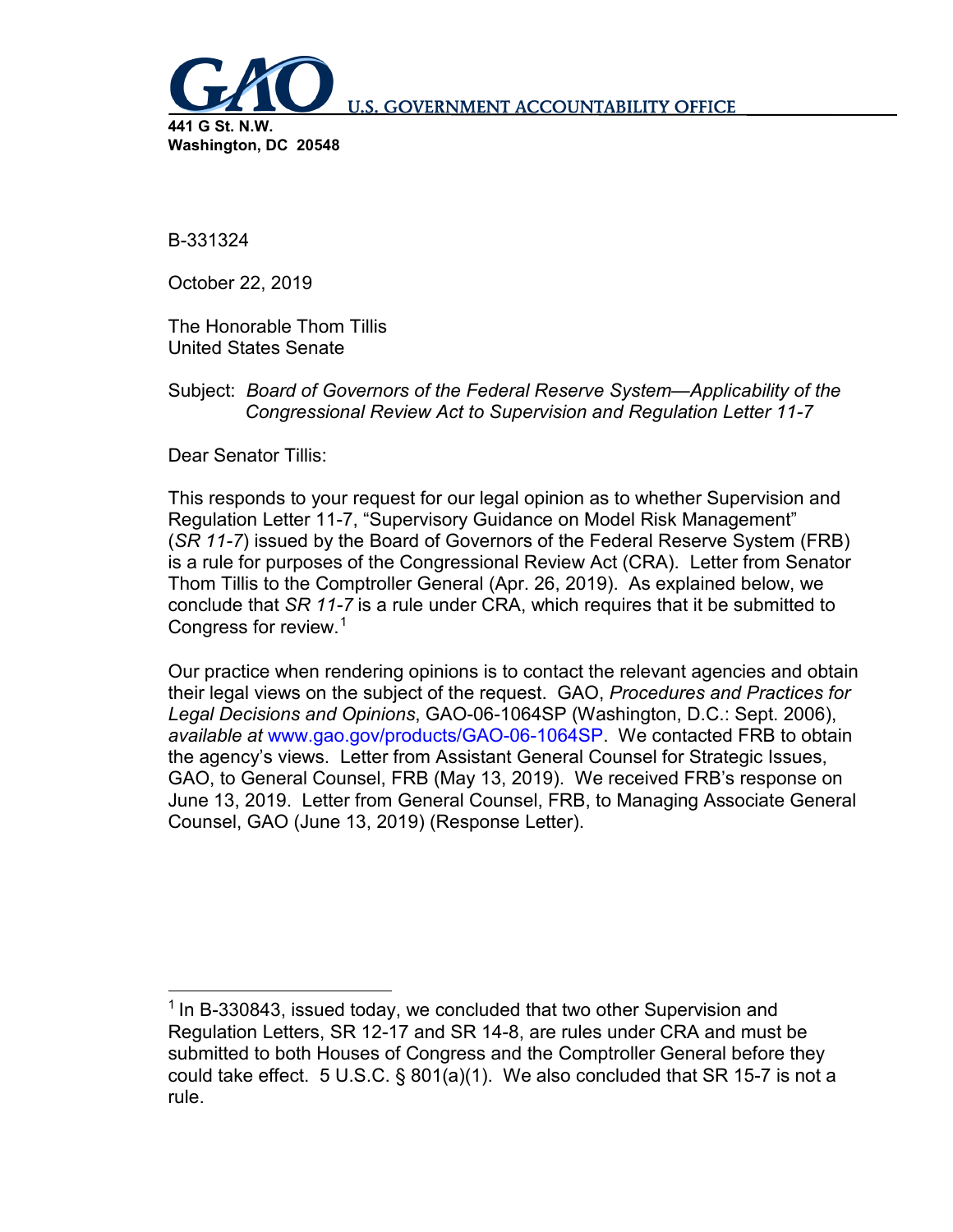#### BACKGROUND

#### FRB's authority and responsibilities

FRB has regulatory and supervisory jurisdiction over several types of financial institutions including state-chartered banks that are members of the Federal Reserve System, bank holding companies, and foreign bank holding companies operating in the United States. *See, e.g.*, 12 U.S.C. §§ 325, 1844.[2](#page-1-0)

FRB has the authority to inspect the financial condition of an institution under its jurisdiction to ensure the institution is not at risk of insolvency. *See, e.g.*, 12 U.S.C. §§ 325, 1844. When FRB inspects the financial condition of an institution, it inspects the institution's safety and soundness. FRB, *The Federal Reserve System Purposes and Functions* 74 (10th ed. 2016). FRB performs safety and soundness reviews through risk-based examinations. *Id.* These examinations are conducted through on-site examinations and inspections as well as off-site scrutiny and monitoring. *Id.* at 83. For the largest institutions, FRB maintains a continuous supervisory presence and full-time examiners. *Id.*

According to FRB, when examiners believe that guidance on a particular issue is necessary, they issue supervisory statements. Response Letter, at 2. These supervisory statements are called SR Letters. Supervision and Regulations Letters (SR Letters) are intended by FRB to address significant policy and procedural matters related to the FRB's supervisory responsibilities.<sup>[3](#page-1-1)</sup> The letters provide transparency to the industry and FRB staff concerning supervisory insights, practices, and approaches. *Id.* According to FRB, SR Letters are not binding on any institution. *Id.*; *see also* FRB, *Interagency Statement Clarifying the Role of Supervisory Guidance: SR 18-5*, (Sept. 18, 2018).FRB intended the SR Letters at issue to inform financial institutions of the agency's supervisory views. Response Letter, at 2. Active SR Letters are publicly available on the FRB website.

<span id="page-1-0"></span> <sup>2</sup> Some non-financial institutions are also subject to FRB's jurisdiction. *See*  12 U.S.C. § 5323.

<span id="page-1-1"></span><sup>3</sup> FRB, *Supervision and Regulation Letters, available at*  <https://www.federalreserve.gov/supervisionreg/srletters/srletters.htm> (last visited Oct. 2, 2019).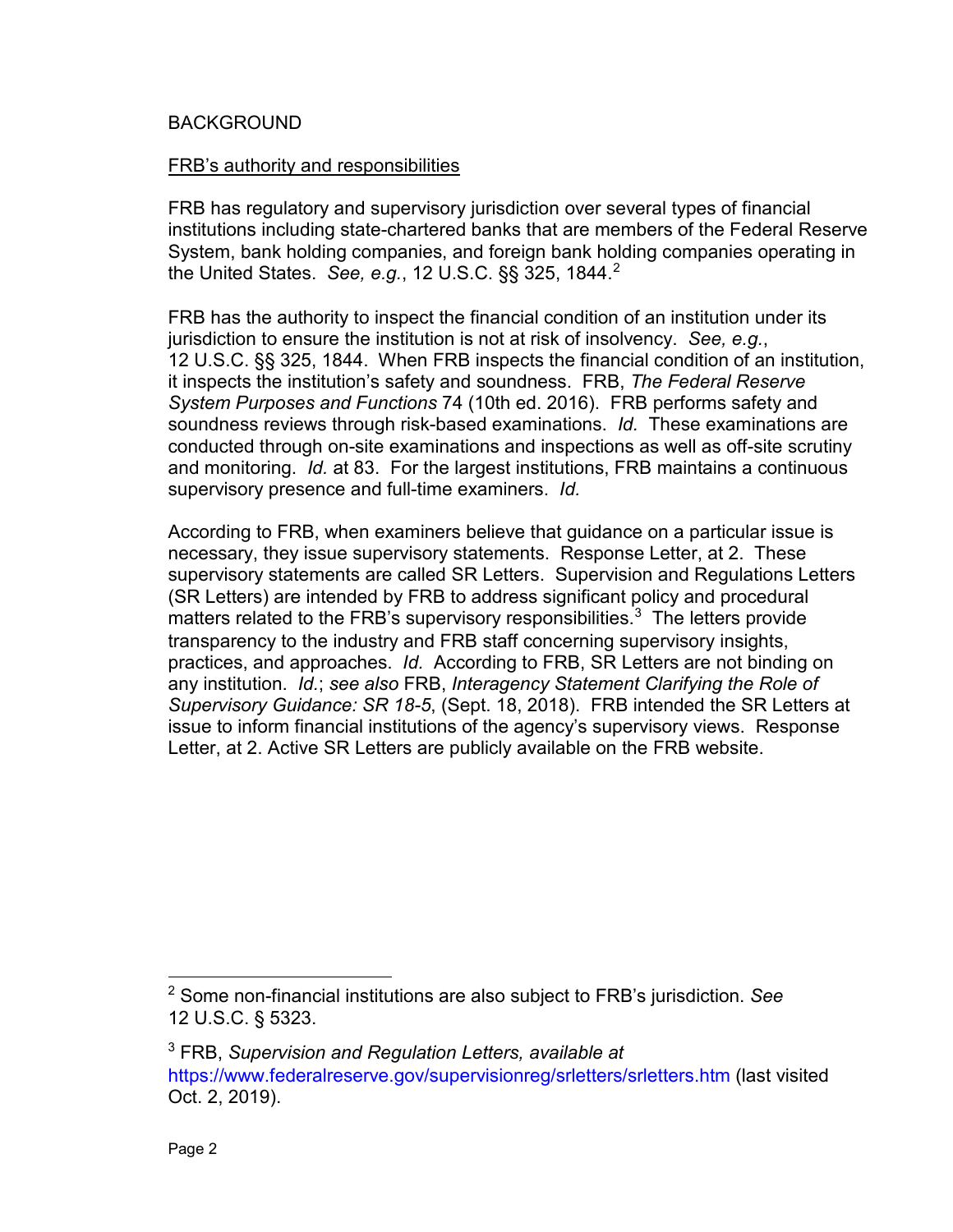## SR 11-7

*SR 11-7[4](#page-2-0)* states that its purpose is to provide "comprehensive guidance for banks on effective model risk management.<sup>"[5](#page-2-1)</sup> SR 11-7 at 2. In the document, FRB states, "[A]ll banks should ensure that internal policies and procedures are consistent with the risk management principles and supervisory expectations contained in this guidance." *Id.* Banks model risk to perform activities such as underwriting credits; valuing exposures, instruments, and positions; measuring risk; managing and safeguarding client assets; determining capital and reserve adequacy; and many other activities. *Id.* at 1. *SR 11-7* applies to all banks within FRB's jurisdiction. *See id.* at 2.

# The Congressional Review Act

CRA, enacted in 1996 to strengthen congressional oversight of agency rulemaking, requires all federal agencies, including independent regulatory agencies, to submit a report on each new rule to both Houses of Congress and to the Comptroller General before it can take effect. 5 U.S.C. § 801(a)(1). The report must contain a copy of the rule, "a concise general statement relating to the rule," and the rule's proposed effective date. 5 U.S.C. § 801(a)(1)(A). In addition, the agency must submit to the Comptroller General a complete copy of the cost-benefit analysis of the rule, if any, and information concerning the agency's actions relevant to specific procedural rule making requirements set forth in various statutes and executive orders governing the regulatory process.  $5 \text{ U.S.C.}$  § 801(a)(1)(B).

CRA adopts the definition of rule under the Administrative Procedure Act (APA), 5 U.S.C. § 551(4), which states that a rule is "the whole or a part of an agency statement of general or particular applicability and future effect designed to implement, interpret, or prescribe law or policy or describing the organization, procedure, or practice requirements of an agency." 5 U.S.C. § 804(3). CRA excludes three categories of rules from coverage: (1) rules of particular applicability; (2) rules relating to agency management or personnel; and (3) rules of agency organization, procedure, or practice that do not substantially affect the rights or obligations of non-agency parties. 5 U.S.C. § 804(3).

FRB did not submit a CRA report for *SR 11-7* to Congress or the Comptroller General. In its letter to our office, FRB did not provide its views regarding whether *SR 11-7* is a rule under CRA or whether any exceptions would apply. Response

<span id="page-2-0"></span> <sup>4</sup> FRB, *Supervisory Guidance on Model Risk Management: SR 11-7* (Apr. 4, 2011) (*SR 11-7*).

<span id="page-2-1"></span><sup>&</sup>lt;sup>5</sup> Banks use quantitative analysis and models in financial decision-making such as underwriting credits, valuing exposures, and measuring risk. *SR 11-7* at 1. *SR 11-7* expands upon existing guidance to incorporate all aspects of model risk management. *Id.* at 2.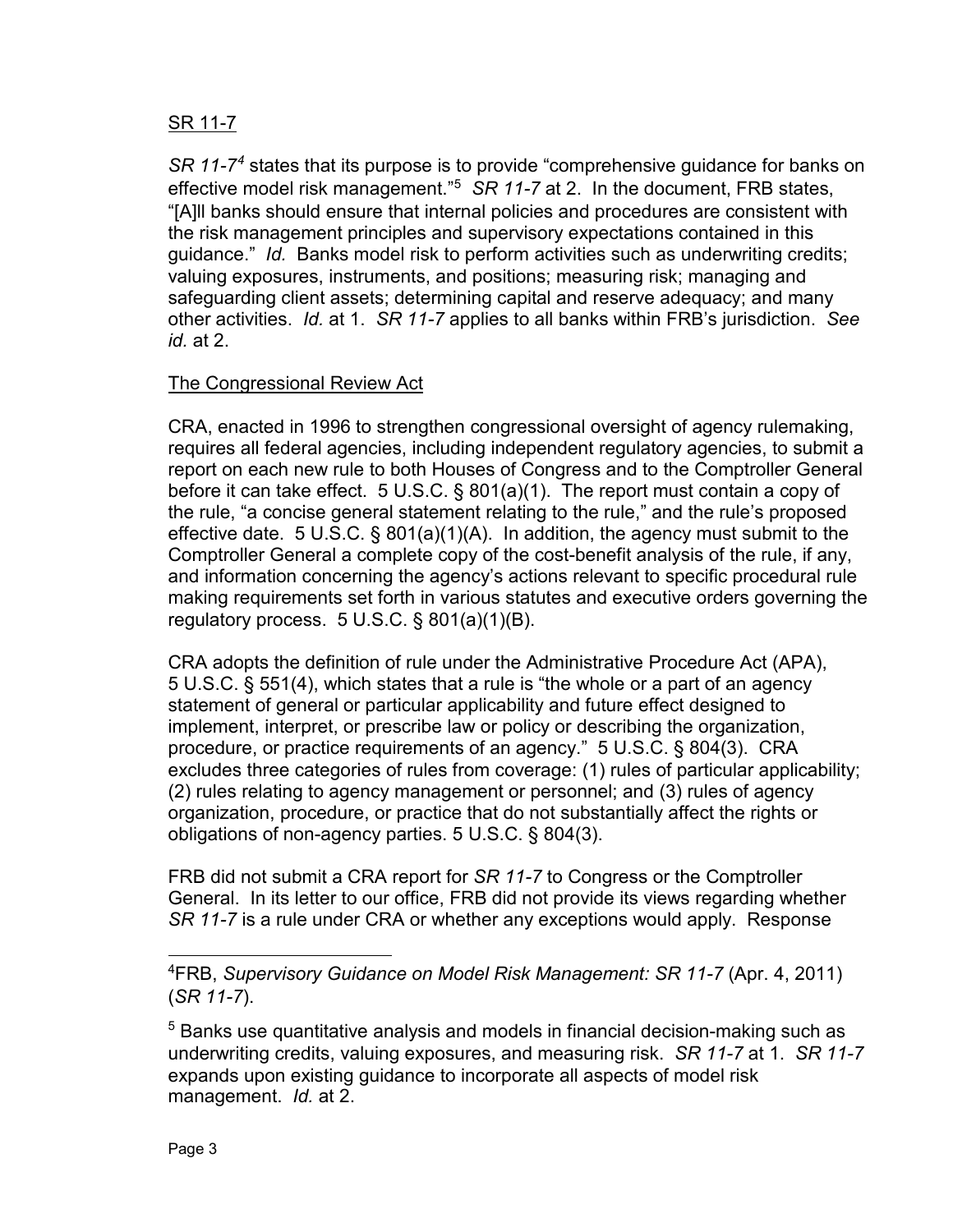Letter. FRB explained it is currently reviewing recent guidance from the Office of Management and Budget (OMB) on compliance with CRA. $<sup>6</sup>$  $<sup>6</sup>$  $<sup>6</sup>$  FRB is reviewing the</sup> rules it submits to OMB for major rule determinations as well as its obligation to submit guidance documents.

## ANALYSIS

To determine whether *SR 11-7* is a rule subject to review under CRA, we first address whether it meets the APA definition of a rule. As explained below, we conclude that it does. The next step, then, is to determine whether any of the CRA exceptions apply. We conclude that they do not.

We can conclude that *SR 11-7* meets the APA definition of rule upon which CRA relies. First, it is an agency statement as it was issued by FRB. Second, it is of future effect because it provides new guidance to banks on modeling risk going forward impacting future financial decisions, and setting expectations for future bank internal policies and procedures. *SR 11-7* at 2; *see* B-316048, Apr. 17, 2008 (finding that an agency action was of future effect because the action was prospective in nature since it was concerned with policy considerations for the future rather than the evaluation of past or present conduct). Finally, *SR 11-7* implements, interprets, or prescribes law or policy as it sets forth supervisory expectations as determined by FRB under its authority to supervise financial institutions to ensure they operate in a safe and sound manner.

*SR 11-7* is similar in language and intent to other FRB guidance documents that we have previously determined to be rules under CRA. *See* B-329272, Oct. 19, 2017 (Leveraged Lending). In 2017, we found that interagency guidance on leveraged lending issued by FRB and other agencies was a rule under CRA. *Id.* The leveraged lending guidance also set forth agency supervisory expectations, stating that financial institutions should take certain actions for the sound risk management of leveraged lending activities. For instance, in one part, the leveraged lending guidance states, "A financial institution's underwriting standard should be clear, written and measurable, and should accurately reflect the institution's risk appetite for leveraged lending transactions." 78 Fed. Reg. 17766, 17772 (Mar. 22, 2013). The language indicated that an institution may need to consider changes to its internal operations and procedures to ensure it was in line with the guidance. This language in the leveraged lending guidance is similar to language contained here in *SR 11-7*, which also states institutions should take certain actions to improve their model risk management.<sup>[7](#page-3-1)</sup>

<span id="page-3-0"></span> <sup>6</sup> Office of Mgmt. & Budget. M-19-14, "Guidance on Compliance with the Congressional Review Act" (Apr. 11, 2019).

<span id="page-3-1"></span><sup>7</sup> For example, *SR 11-7* states, "[A]ll banks should ensure that internal policies and procedures are consistent with the risk management principles and supervisory expectations contained in this guidance." *SR 11-7* at 2.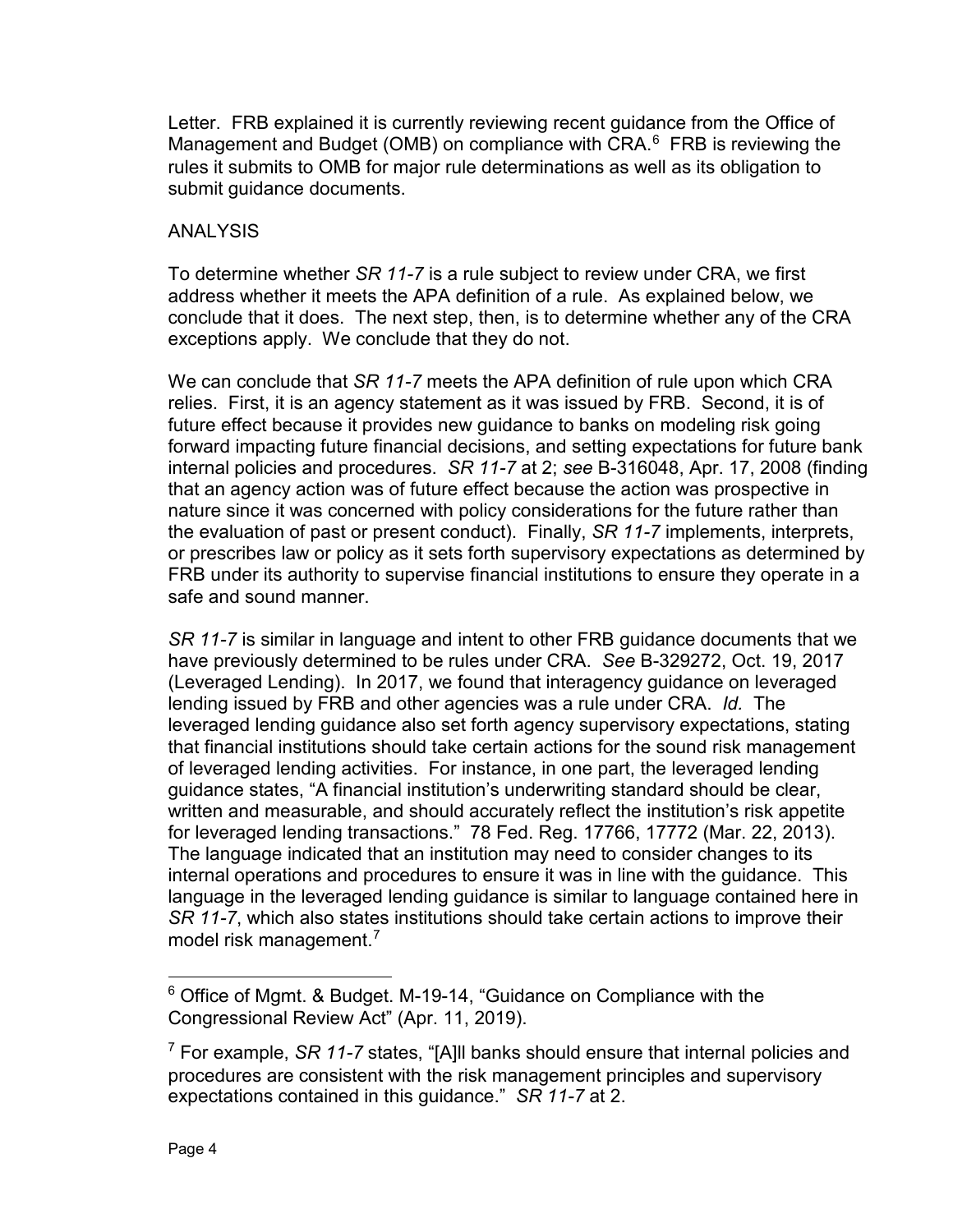In its response letter, FRB stated SR Letters do not establish binding requirements on any institution but only provide transparency to the industry and FRB staff concerning supervisory insights, practices, and approaches. Response Letter. This fact, however, does not change our analysis. In Leveraged Lending, we also explained how the guidance document in that case was a rule under CRA. B-329272 at 4-6. We reached that conclusion based on our prior opinions and the legislative history of CRA. The legislative history states:

"Although agency interpretive rules, general statements of policy, guideline documents, and agency policy and procedure manuals may not be subject to the notice and comment provisions of [the APA], these types of documents are covered under the congressional review provisions of [CRA]."

142 Con. Rec. H3005 (daily ed. Mar. 28, 1996). Based on this statement and others in the legislative history, we have concluded the provisions of CRA are to be interpreted broadly. *See, e.g.*, B-329272 at 5. Consequently, even though *SR 11-7* is a non-binding guidance document similar to the guidance document in our Leveraged Lending opinion, it still meets the APA definition of a rule.

Having concluded that *SR 11-7* meets the APA definition of rule, we now turn to whether any of the three CRA exceptions apply. We conclude that they do not. First, *SR 11-7* applies to all institutions under FRB jurisdiction and is, therefore, a rule of general and not particular applicability. *See* B-287557, May 14, 2001 (determining that all that is required to determine that an agency action is of general applicability is a finding that an agency action has "general applicability within its intended range, regardless of the magnitude of that range"). Second, *SR 11-7* deals with actions the bank should take and not FRB management or personnel and is, therefore, not a rule relating to agency management or personnel.

This leaves the exception for rules of "agency organization, procedure, or practice that do not substantially affect the rights or obligations of non-agency parties." 5 U.S.C. § 804(3)(C). We find that this exception does not apply because *SR 11-7* has a substantial impact on the regulated community. We examined a similar issue in 2017, in our review of the 2016 Amendment to the Tongass Land and Resource Management Plan, finding that the plan at issue did not meet this exception because it had substantive impacts on the regulated community. B-238859, Oct. 23, 2017. In that case, the U.S. Department of Agriculture (USDA) sought to revise the Tongass National Forest Plan to identify the uses that could occur in each area of the forest. *Id.* at 3. Amongst other things, the agency wanted to amend the Tongass National Forest Plan by transitioning timber harvest activities from oldgrowth to new-growth trees. *Id.* at 5–6. This transition would affect the kind of timber harvesters could take from the forest, impacting the operations of the harvesters in various ways. *Id.* at 13. In doing so, we noted that USDA encoded the agency's substantive value judgment in favor of this transition which would have a substantial impact on the local timber industry. Consequently, because the plan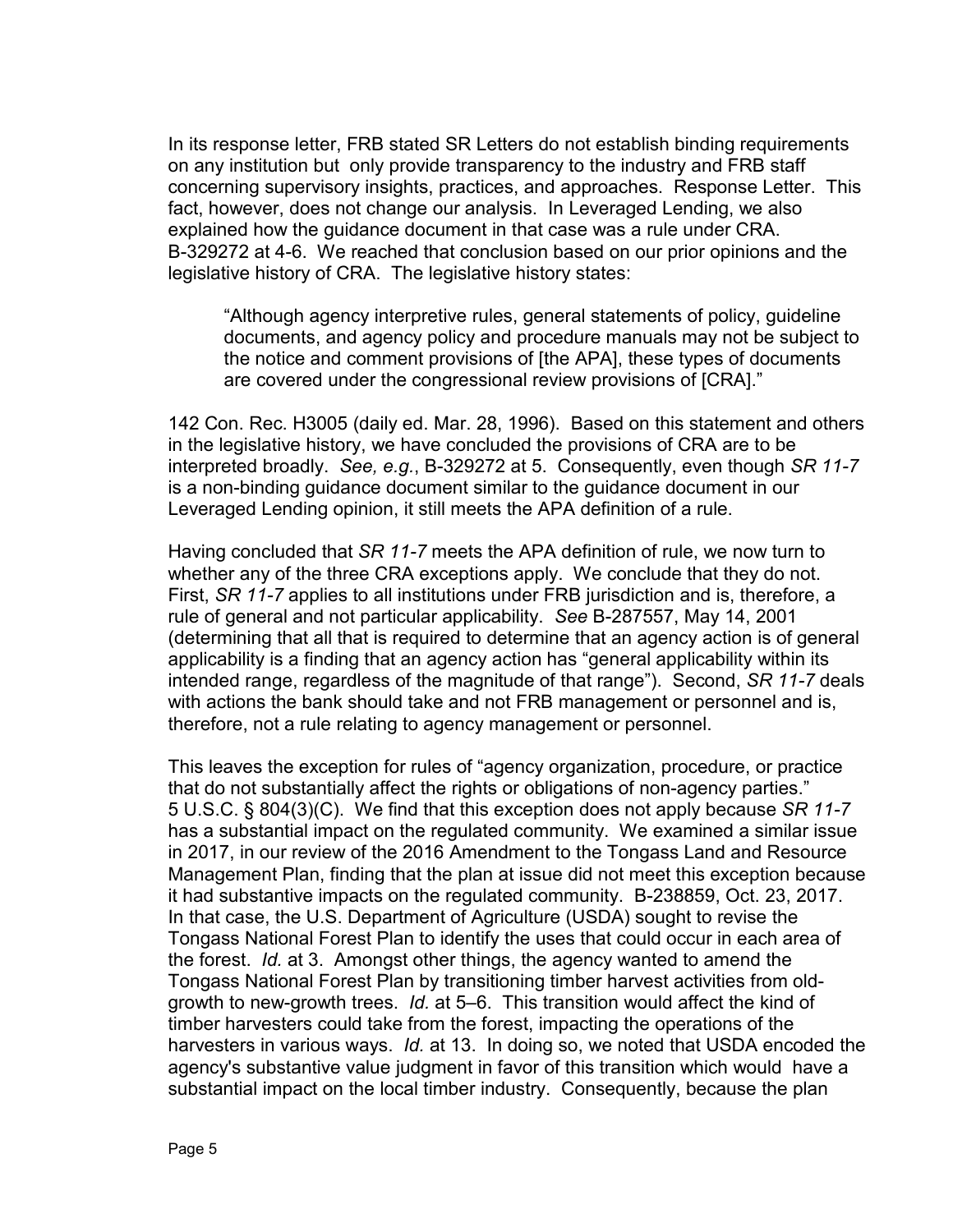would have a substantial impact on the regulated community, we found the exception did not apply to the plan.

We reached our conclusion in Tongass relying upon the Fifth Circuit's decision in Phillips Petroleum Co. v. Johnson, 22 F.3d 616 (5th Cir. 1994).<sup>[8](#page-5-0)</sup> In that case, the court held that an unpublished agency paper that changed the criteria for valuing liquid natural gas products, used to calculate royalties, was a substantive rule subject to APA notice-and-comment rule making requirements. *Phillips Petroleum*, 22 F.3d at 620–21. Because the agency paper would dramatically affect the royalty values of all oil and gas leases, the court concluded that the paper had a substantial impact on the industry.

As in our 2017 Tongass opinion and *Phillips Petroleum*, *SR 11-7* has a substantial impact on the regulated community. *SR 11-7* lays out actions banks should consider taking when developing, implementing, and using a model for risk management, among other things. *SR 11-7* at 5–9. Banks rely on these models as they make decisions on underwriting credits, determining capital and reserve adequacy, and other activities; all of these are activities at the core of a bank's business and internal operations. *Id.* at 1. The actions in *SR 11-7* affect a bank's model risk which in turn impacts how it conducts its business and internal operations. In Tongass and *Phillips Petroleum*, the agency actions at issue led to changes to what businesses and other regulated entities could expect from the agency, which could lead to changes in the regulated entities' internal operations and polices as needed. Similarly, because the actions listed in *SR 11-7* could lead to and encourage change to an institution's internal operations, *SR 11-7* has a substantial impact on the regulatory community and, therefore, the exception does not apply.

# **CONCLUSION**

*SR 11-7* meets the APA definition of a rule and no exception applies. Accordingly, given our conclusions above, and in accordance with the provisions of 5 U.S.C. § 801(a)(1), *SR 11-7* is subject to the requirement that it be submitted to both Houses of Congress and the Comptroller General for review before it can take effect.

<span id="page-5-0"></span><sup>&</sup>lt;sup>8</sup> Because CRA exceptions are closely modeled and similar to APA exceptions, we have used court decisions on the APA exceptions to guide our analysis of the CRA exceptions. *See* B-329926, Sept. 10, 2018, at 4–5. The APA exempts procedural rules from having to undergo notice-and comment rulemaking. 5 U.S.C. § 553(b)(A). The CRA exemption for rules of agency organization, procedure, or practice that do not substantially affect the rights or obligations of non-agency parties was modeled after this exception. *See* 142 Cong. Rec. S3683-01, S3687 (daily ed. Apr. 18, 1996).